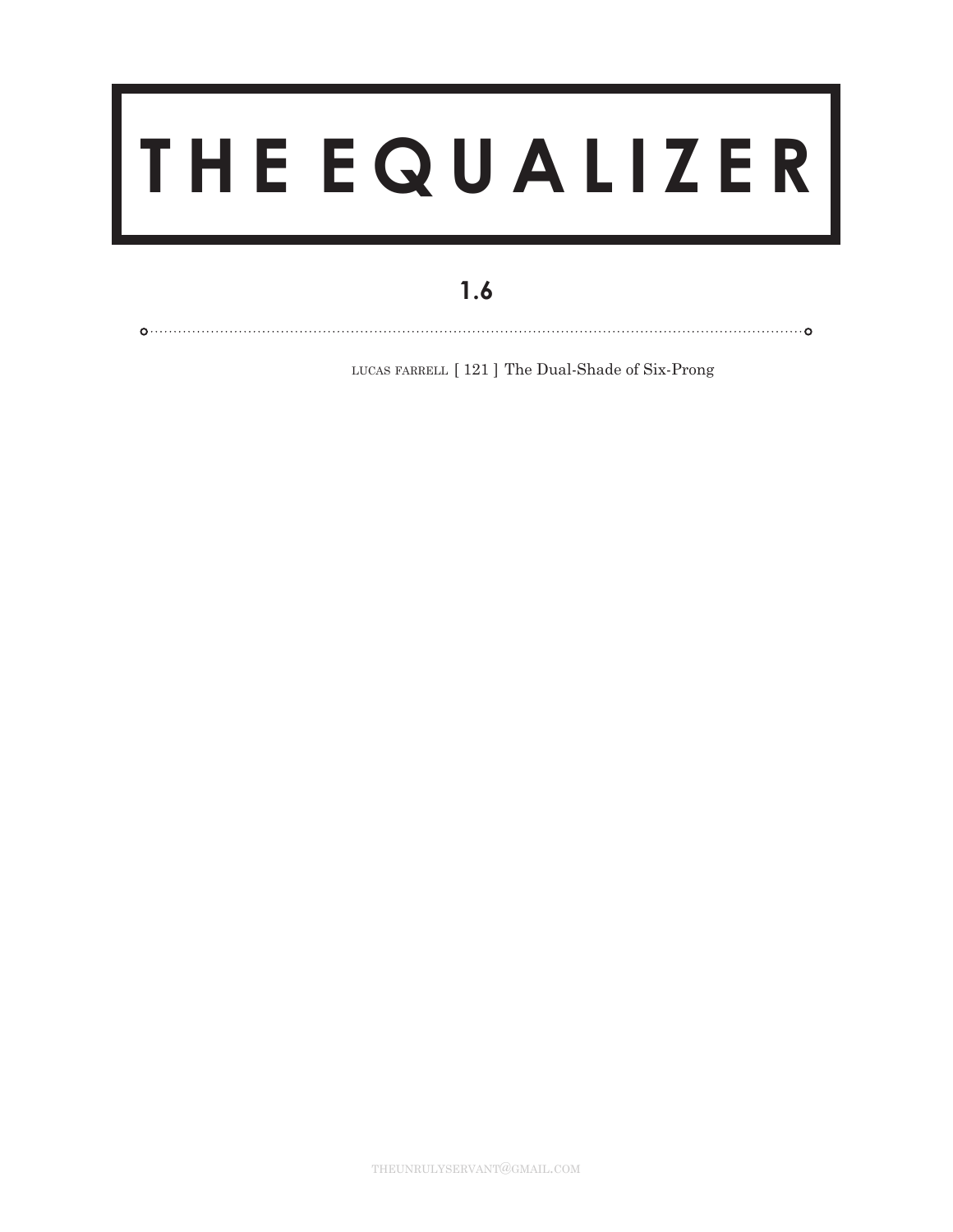## *the dual-shade of six-prong*

\* \* \*

Literally, I combed the desert, traded grass for movie-lines, a generation in myself:

the dual-shade of six-prong

—the molecular structure of perspicuous love.

Somewhere in the middle the words got stuck, unplugged, electric blood poured & the wind,

the ecstatic math-wind:

Deep God, on the in-spoke.

I combed the curls, the still-frill of cursive-scalp, & smeared charcoal dust in sculpted letters,

## air. No, that was a peat bog. No, that was a graveyard.

You wrote, I've been sweating in temples for centuries & what's it got me? Some firerobe to perform a rain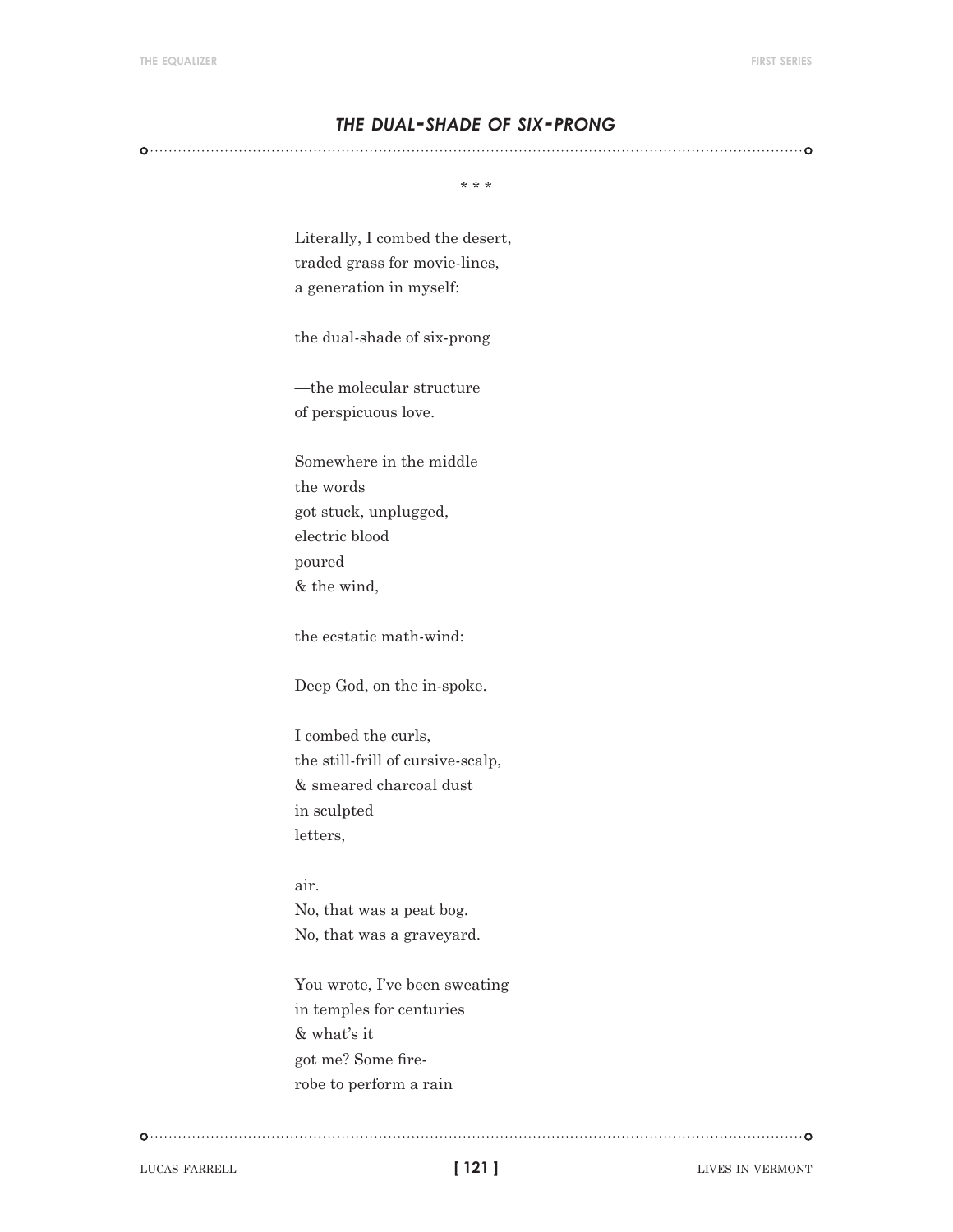dance in?

My knees are scrub-bone-gray & there's a dual-shade where my eyelids stray. It's windy,

here. Therefore, grass for movie-lines (fracture, scripture). Friction of lyric's cellular lure flatliner green.

Focus on the projected stitch-seam. My God-given name.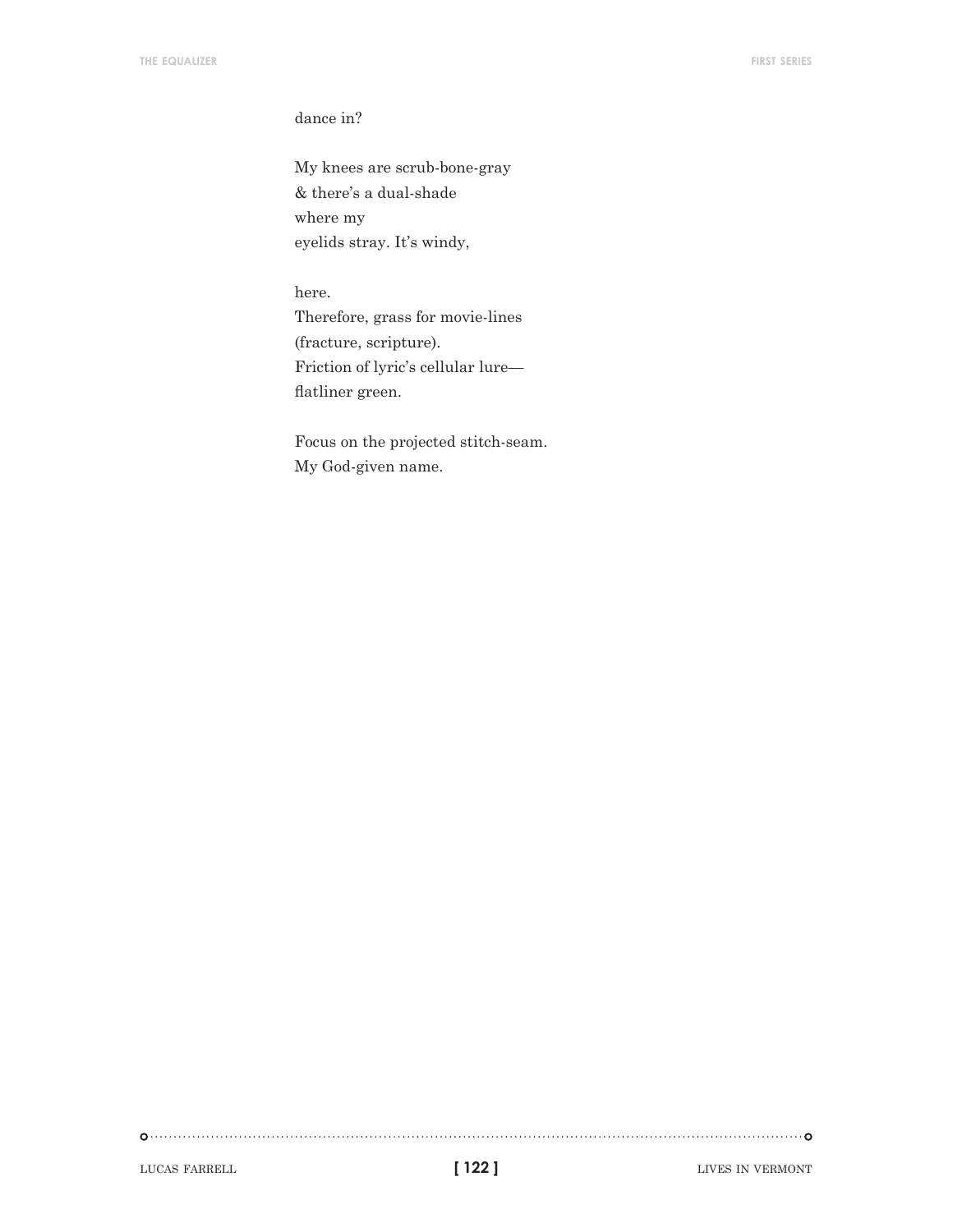sure my parts come in a box all packaged with hands tiny faces carved into them sure it's aflame blackening rust then rusting don't we all don't tell me it's a lie don't you tell me with your eyes closed I'm a liar open

them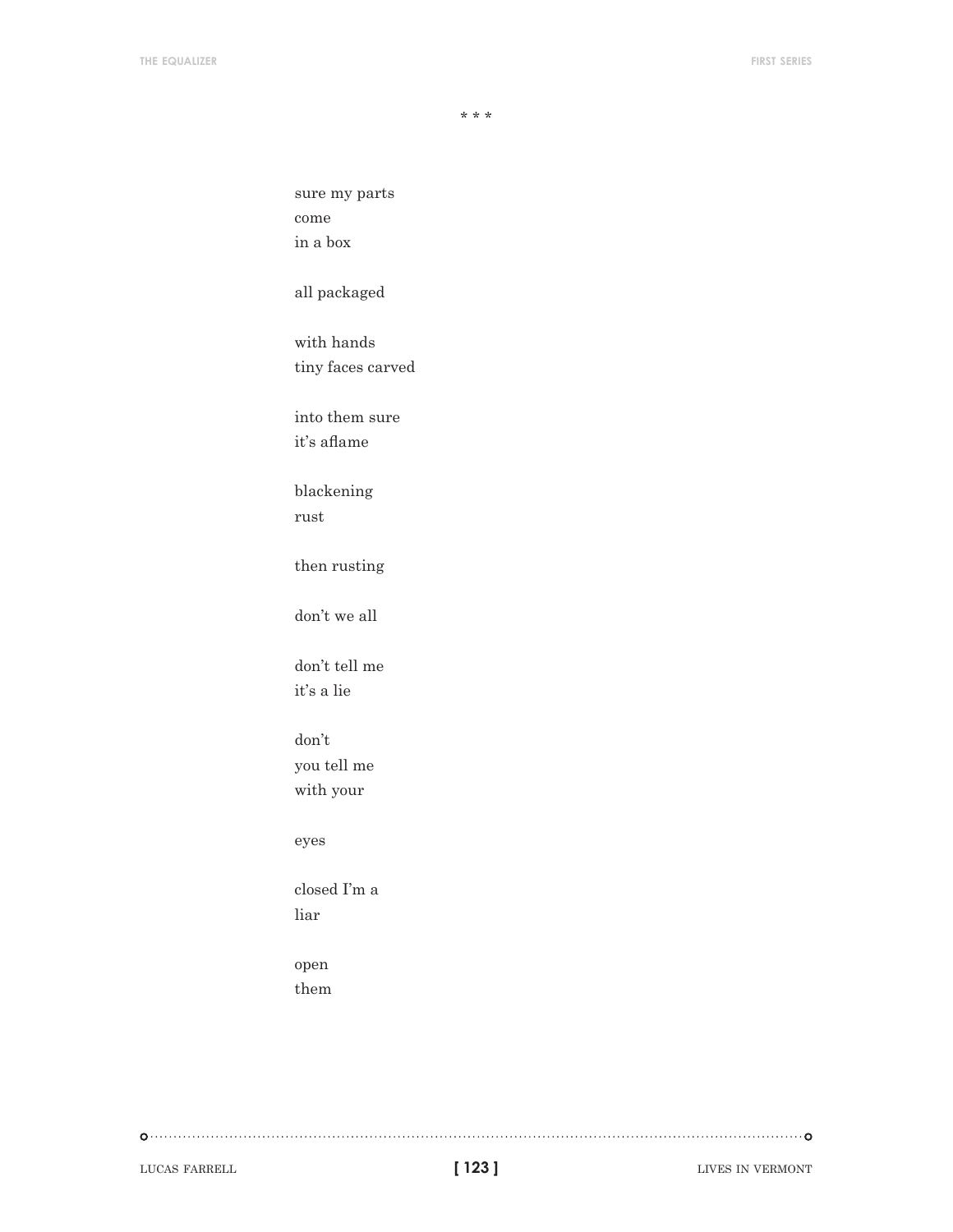A migratory bird masters the dial tone. Language of the electrical socket, the outlet. Thereby granting flicker, groove to sprocket, steady:

My refrigerator light makes its way toward you. The cookiecutter shark makes its way toward you.

Albeit your source is depleted:

albeit my apostrophe is the death of a star journeying toward the last of your say

uprooted, in transit, dual-shade—

our limits graze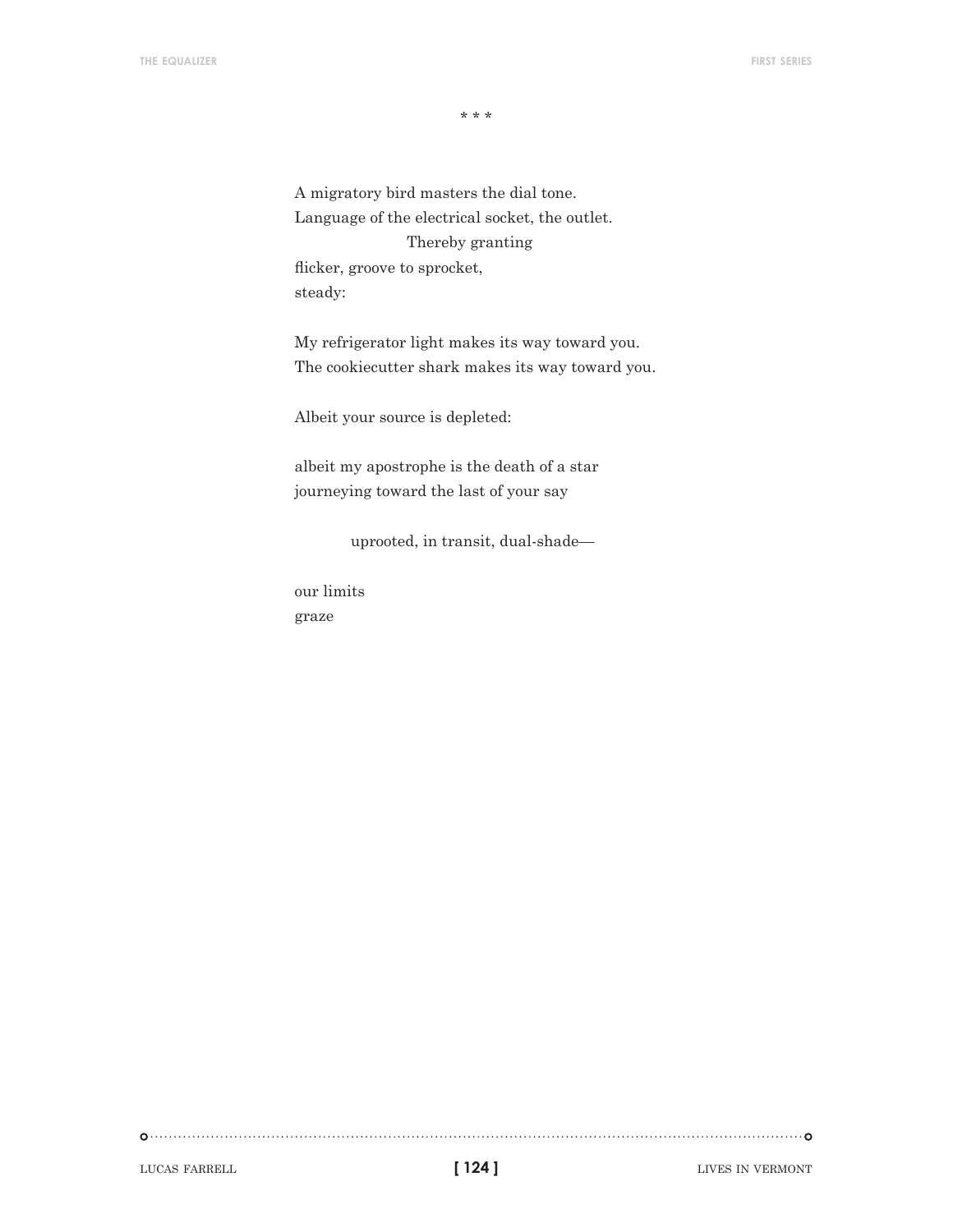The river's knees are swollen like walking me to sleep

every night

I can't tell you how sorry the sun looks this morning through its

trampled silkscreen face

I will inject and pump myself into

where I oughtn't be

capable of weathering loudly,

effluent

superstitiously red, left superstitiously red

pouring down my twodimensional

shins,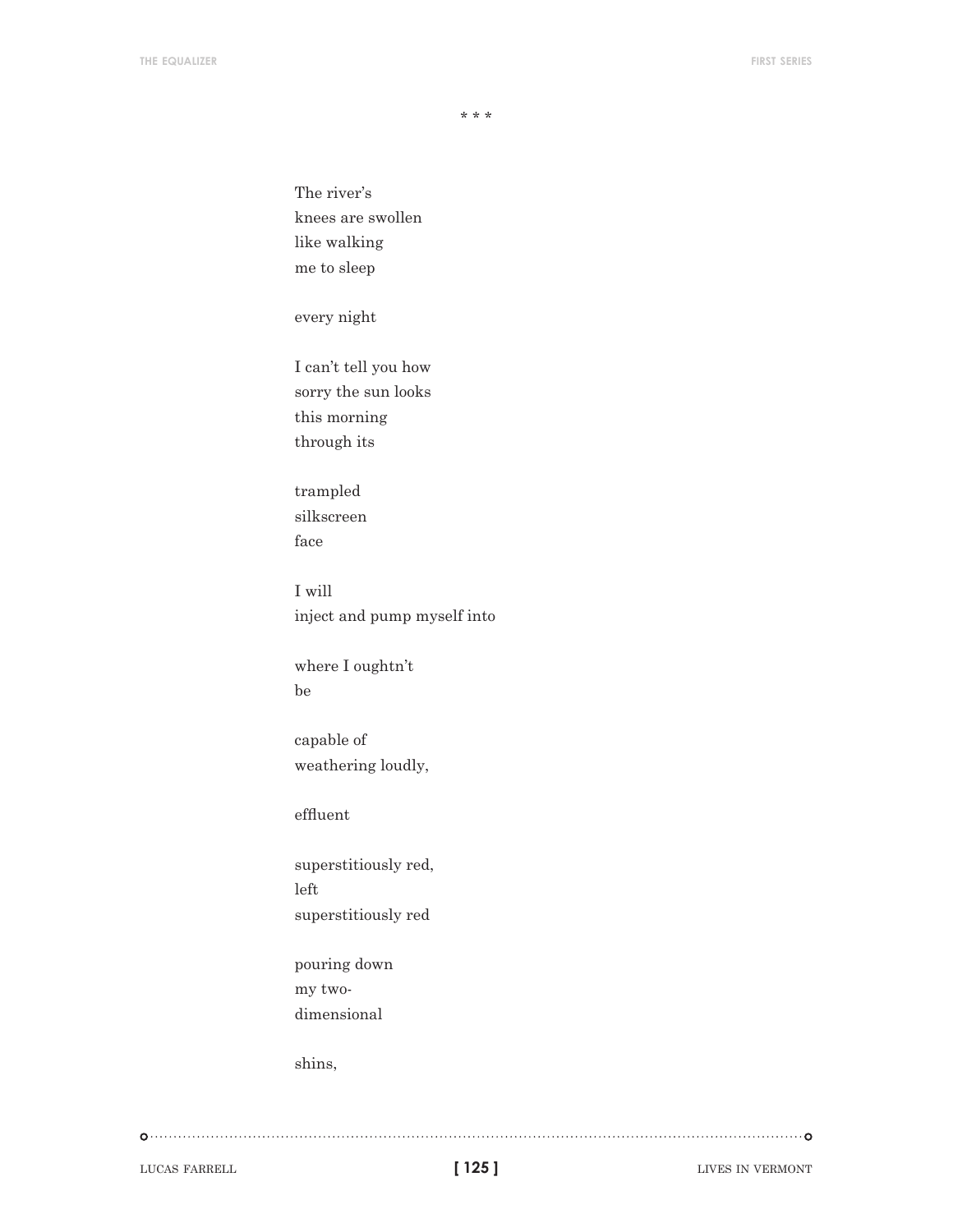plumbing the dark spots of my cartoon

trees

**[ 126 ]**

 $\begin{picture}(100,100)(0,0) \put(0,0){\vector(1,0){100}} \put(10,0){\vector(1,0){100}} \put(10,0){\vector(1,0){100}} \put(10,0){\vector(1,0){100}} \put(10,0){\vector(1,0){100}} \put(10,0){\vector(1,0){100}} \put(10,0){\vector(1,0){100}} \put(10,0){\vector(1,0){100}} \put(10,0){\vector(1,0){100}} \put(10,0){\vector(1,0){100}} \put(10,0){\vector(1,0$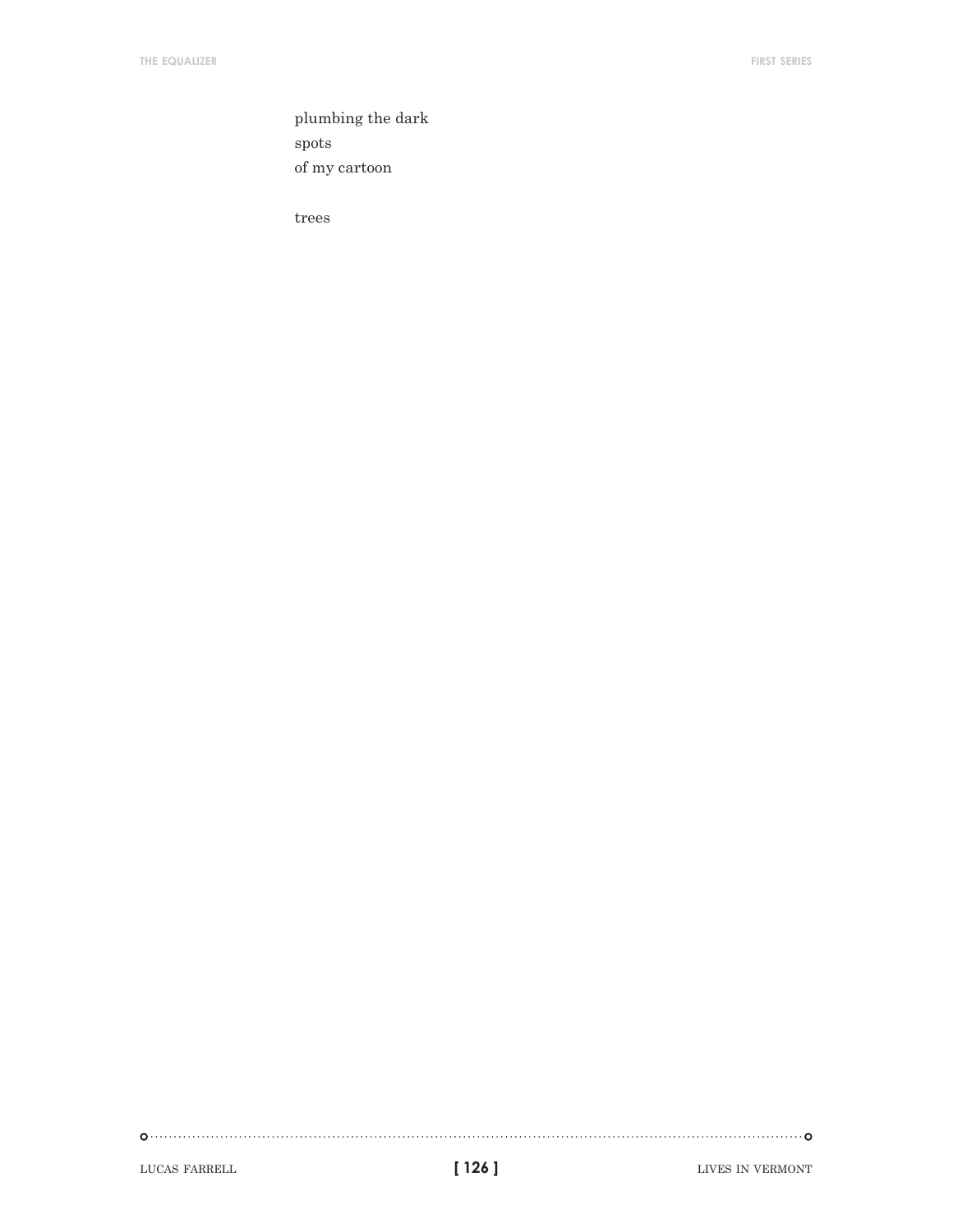If you can conceive of a river, rare, unclean, how many times we'll rush the sea.

Fear is worse than it was before. We know less about dying. No rituals, no lore.

Dad worked the paper mill. Beds stripped of sheets, my brothers & me with static eyes.

It wasn't lightning tore us up. We bare-kicked blankets,

electrified dust.

The end of elegy was an oil swirl, colors unknown. It was the thaw

told us: grow, in the timeless way. When the ink melted into eye patches

on parking lots, & the moon became a skinless grape, & stars became our mother's words,

did we speak of the end? The dead in books shook leaves & laughed when

the trees bent out of shape. Conveyer belt jams preserved the night.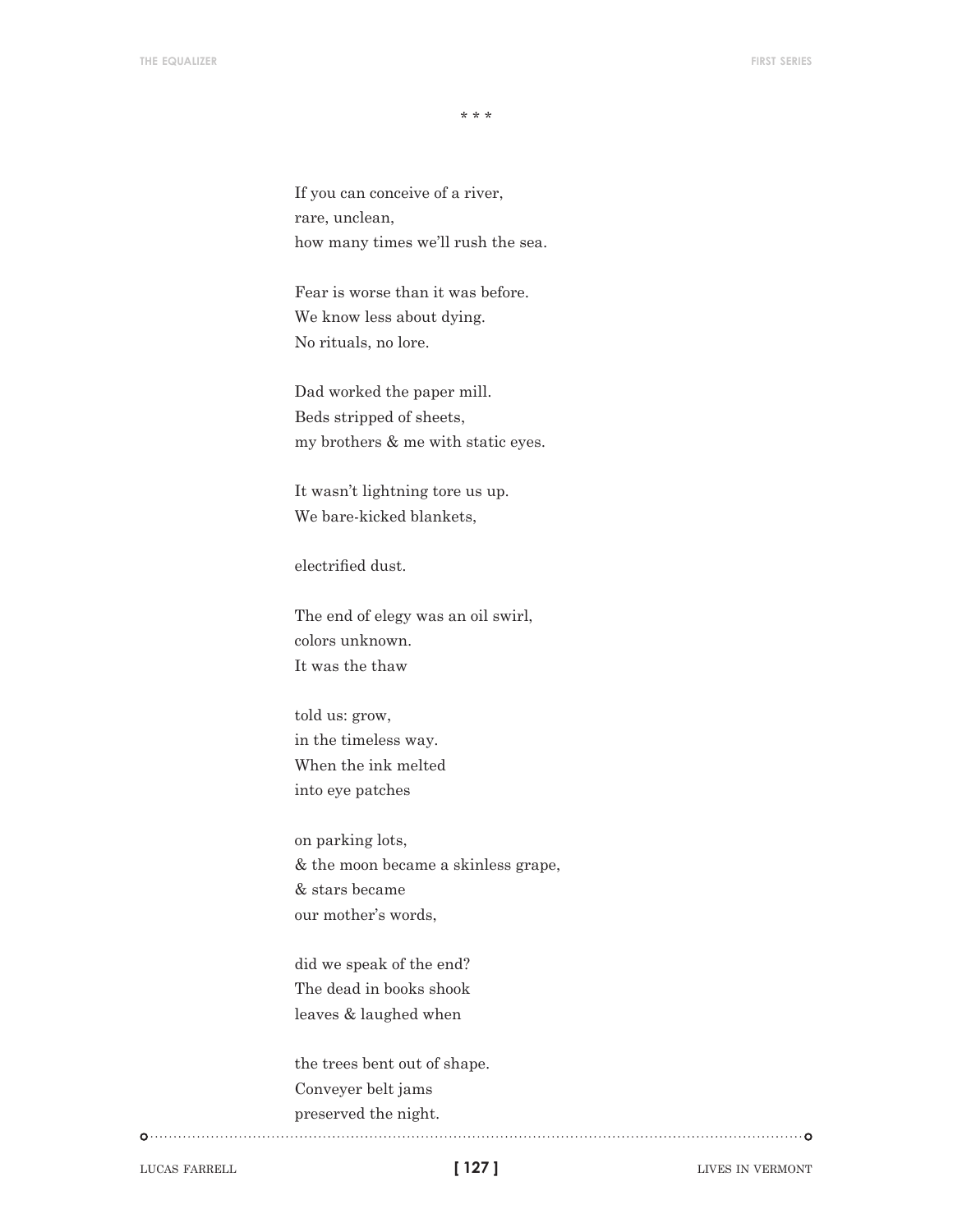Say: I forgot where it was I was born. There was migration in the epigraph, a dam in the form.

The bedtime stories were:

Let the torment outlast the fossil fuels of happiness.

LUCAS FARRELL **128 128 128 128 128 128 128 128 128 128 128 128 128 128 128 128 128 128 128 128 128 128 128 128 128 128 128 128 128 128 128 128 128 128 128**